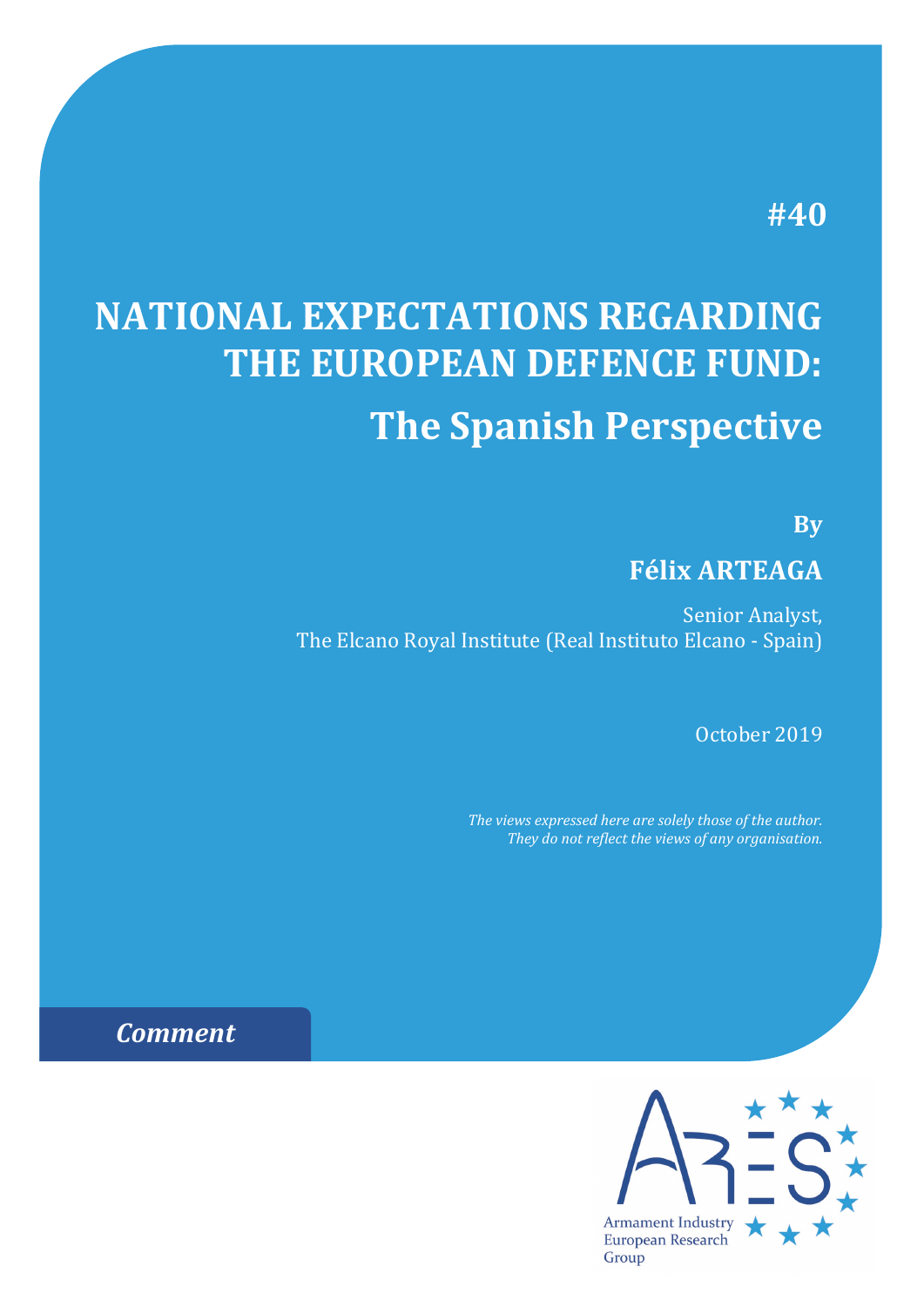## **ABSTRACT**

This chapter describes the Spanish political, industrial and military expectations regarding the European Defence Fund (EDF). The description includes the Spanish vision about the future of the European Defence and Technological Industrial Base (EDTIB), the logic of industrial cooperation followed by Spain to integrate its defence industrial sector into the EDTIB and the national preferences for the EDF system of governance and working programs. According to the vision, the EDF funds represent a game changer because they launch a process of rationalization that will help to consolidate, if successful, European champions and European chains of supply. Spain supports an inclusive approach to the EDF management in order to cooperate with third non-EU and NATO partners but with the due restrictions to prevent the transfer of common funding and intellectual property rights outside the EU.

**Keywords:** *Defence, strategy, industrial base, strategic autonomy*

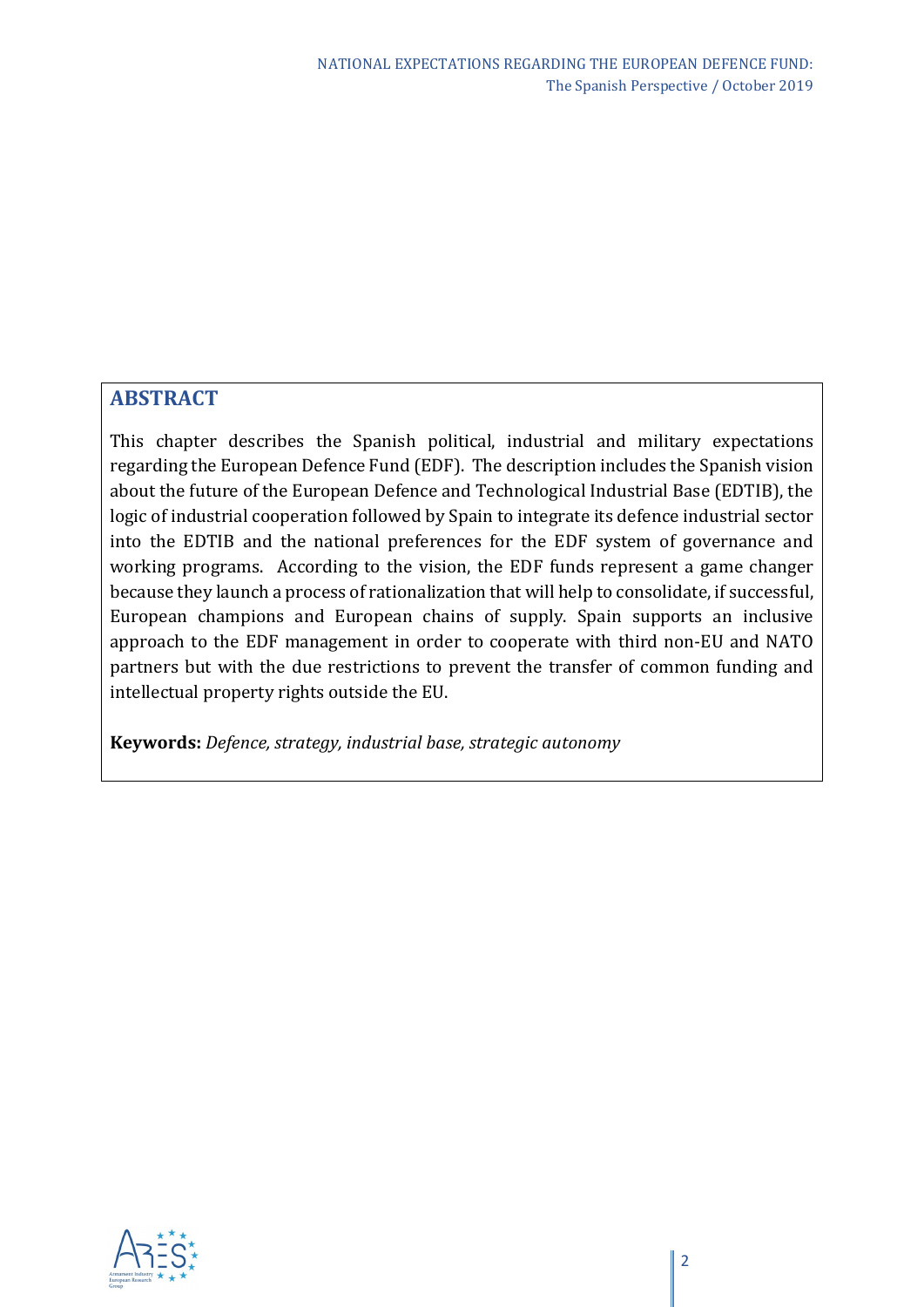#### **INTRODUCTION TO SPANISH EXPECTATIONS**

Spain is a leading advocate of a European Defence. It has contributed to every political, operational or industrial initiative to reinforce the EU strategic autonomy. Spain welcomed the launching of the European Defence Fund (EDF) by the European Commission because it broke the taboo on common defence expenditures and, above all, because the defence investments benefit both the European and national defence and technological industrial bases. For Spain, as for the European Commission, the investment in defence is an instrument to develop autonomous military capabilities and increase the whole of the European economy and industrial competitiveness as well. Both strategic goals can only be achieved through a cooperative approach, combining limited national budgetary and industrial resources with those of the other Member States to achieve economies of scale. Thus, Spain expects that the EDF will help the Armed Forces to achieve their capability goals and anchor the defence industrial sector into the European chains of supply.

The EDF sets into motion a transformational process for the EDTIB which will imply challenges and opportunities for the national defence industries. The rationalization will irreversibly change the EDTIB and create losers and winners. Spain, as a middle industrial power is aware of the need to make sacrifices and take risks in order to be present in the European chains of supply along the process. Thus, Spain tries to integrate as many national industries as possible in all the EDF fund projects, including the small and medium sized ones which represent the majority of its industrial defence sector (80%), in order to consolidate its integration into the future EDTIB.

Being the former a strategic challenge, the country established an Interministerial Group in February 2017 under the leadership of the Ministry of Defence (Secretariat of State for Defence, SEDEF, and General Directorate for Armament and Material, DGAM) with the participation of the Ministries of Foreign Affairs, Industry and Finance, together with the main industrial associations (TEDAE and AESMIDE). This Group is in charge of the design and implementation of the national strategy regarding the EDF.

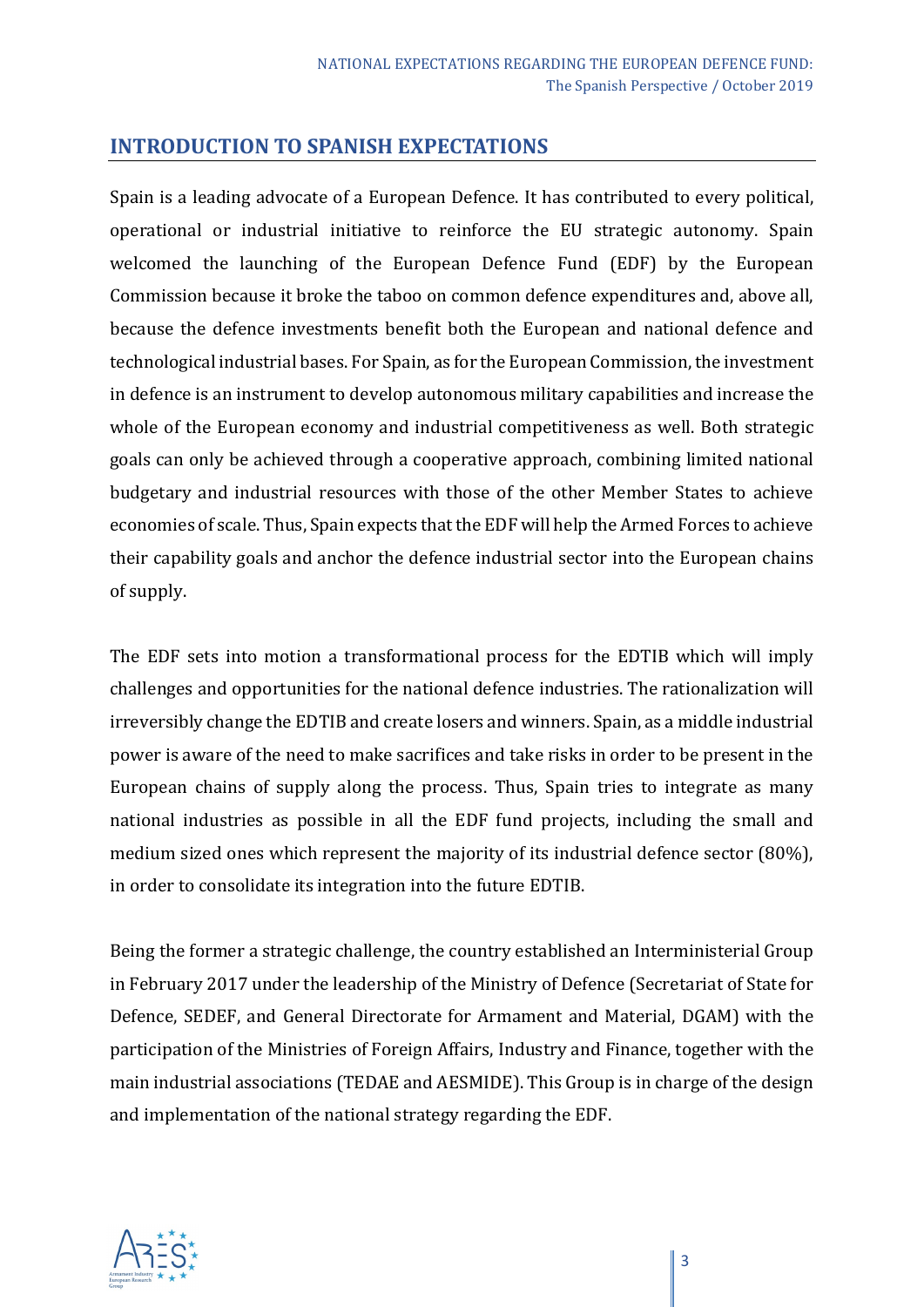Spain supports an inclusive approach to industrial cooperation with third partners, including the transatlantic allies and the members of the European Economic Area. The EU defence market would remain open for them as usual after the EDF and PeSCO initiatives but for the transfer of common funding and the Intellectual Property Rights outside the EU. For Spain, the Regulation of the European Parliament and of the Council establishing the EDF agreed in March 2019[1](#page-3-0) does not alter the traditional EU defence procurement nor impose a 'Buy European' obligation. The Regulation, despite its flexibility, must include a few restrictions to protect its industrial assets for obvious reasons: first, because there can be no strategic autonomy without industrial autonomy and second, because the EU cannot ignore the current context of geo-political and geotechnological rivalry.

### **ON THE EDF GOVERNANCE**

Spain assumes that the technological, industrial or military dividends of the EDF will be fairly distributed among contributing Member States in order to fertilize their national technologies and industries and improve their capability to contribute to EU missions and operations. The experience of governance in the European Defence Industrial Development Programme (EDIDP) laboratory has been very positive in that regard and Spain expects that the EDF governance system will continue balancing the interests of the different stakeholders: the European Commission, the EU Member States and the contributing countries in the projects.

To that end, Spain favors the Commission to adopt decisions on the EDF work programs by means of implementing versus delegated acts so that the Member States may express their views at the Committee of Member States. This inclusive mechanism prevents nonparticipating members from feeling excluded and marginalized by large countries and their industrial champions. Besides, the decision-making system has worked under the EDIDP 2019-2020, even for the direct award procedures for the MALE RPAS and ESSOR, where the system enabled a great cross-border participation in the work programs. The

<span id="page-3-0"></span><sup>1</sup> General Secretariat of the Council, Doc. 6733/1/19 of March 1 on the Proposal for a Regulation of the European Parliament and of the Council.

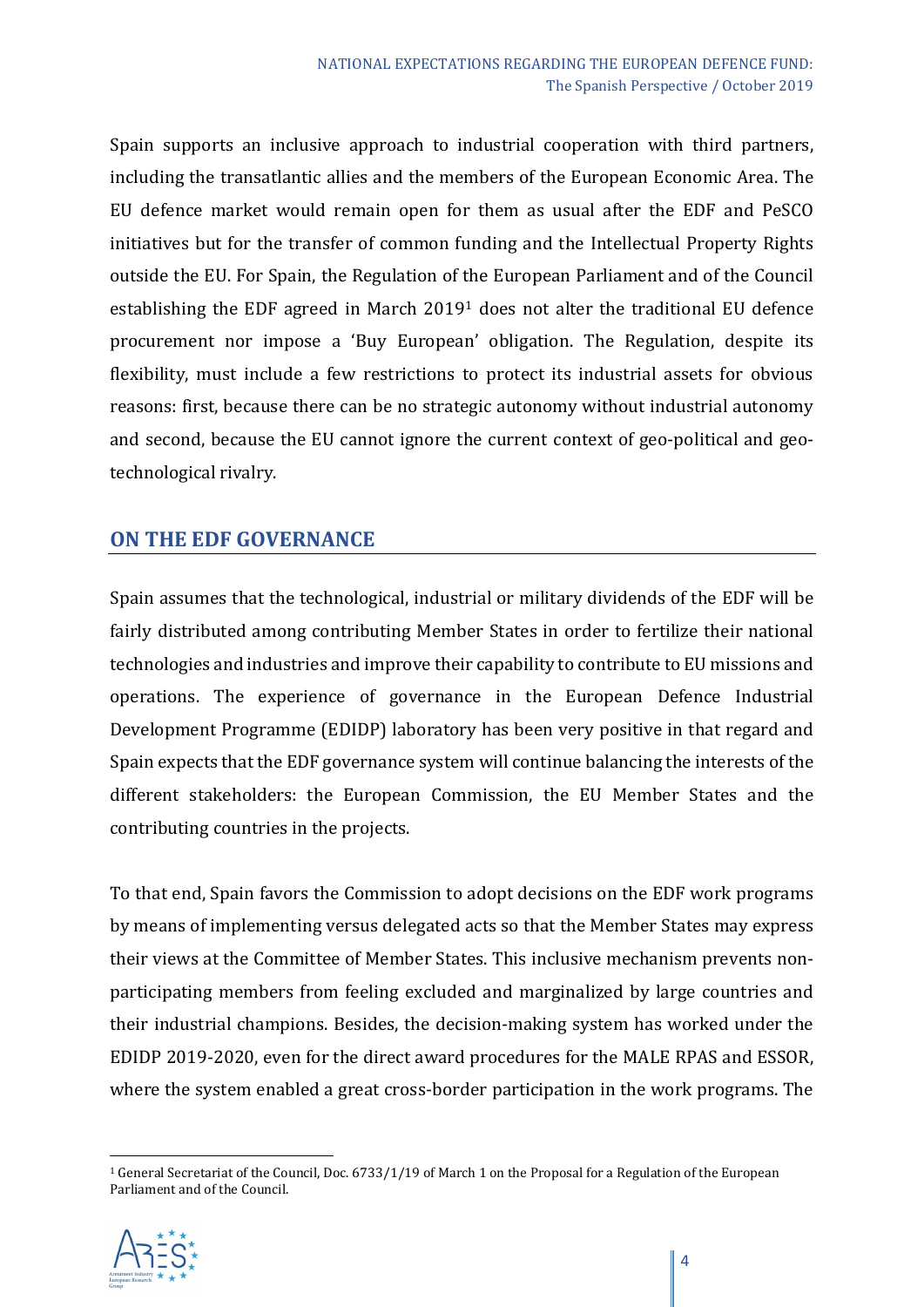same inclusive approach would be applied to non-EU countries that are members of the European Economic Area though the final conditions will have to wait for the resolution of the Brexit.

Nevertheless, the governance is not going to be a pacific one given the great number of stakeholders and interests to be coordinated. Even if the EDF governance system overcomes the former obstacles, it requires some time to adjust the different planning systems to the new requirements. Thus, the proposal of the Commission to coordinate working schedules on annual bases seems unrealistic, at least in the short term, and it would better to fix a transition period to allow more time to national adjustments.

Besides, the advance of the European Defence must maintain the balance between its political, operational and industrial elements. The creation of a new Directorate-General for Defence Industry and Space within the portfolio of Internal Market gives a great boost to the industrial component. Therefore, there is a need to speed up the development of the political and operational aspects of the EU Global Strategy for Foreign and Security Policy in order to maintain the balance among the three different factors.

## **PREFERRED WORKING PROGRAMS**

Spain must distribute its limited resources to cover the critical capabilities necessary for its national security and defense with those needed to contribute to the missions and operations of the Common Security and Defense Policy.

Spain has always resorted to industrial cooperation when it has not been able to meet its military capabilities alone. It has developed work programs with third parties inside and outside the EU, though most of its industrial cooperation has been carried out together with the European countries more committed with the development of a European Defense.

Spanish preferences for future working programs to be financed with the EDF will probably follow this pattern of industrial cooperation in Europe. The priorities will

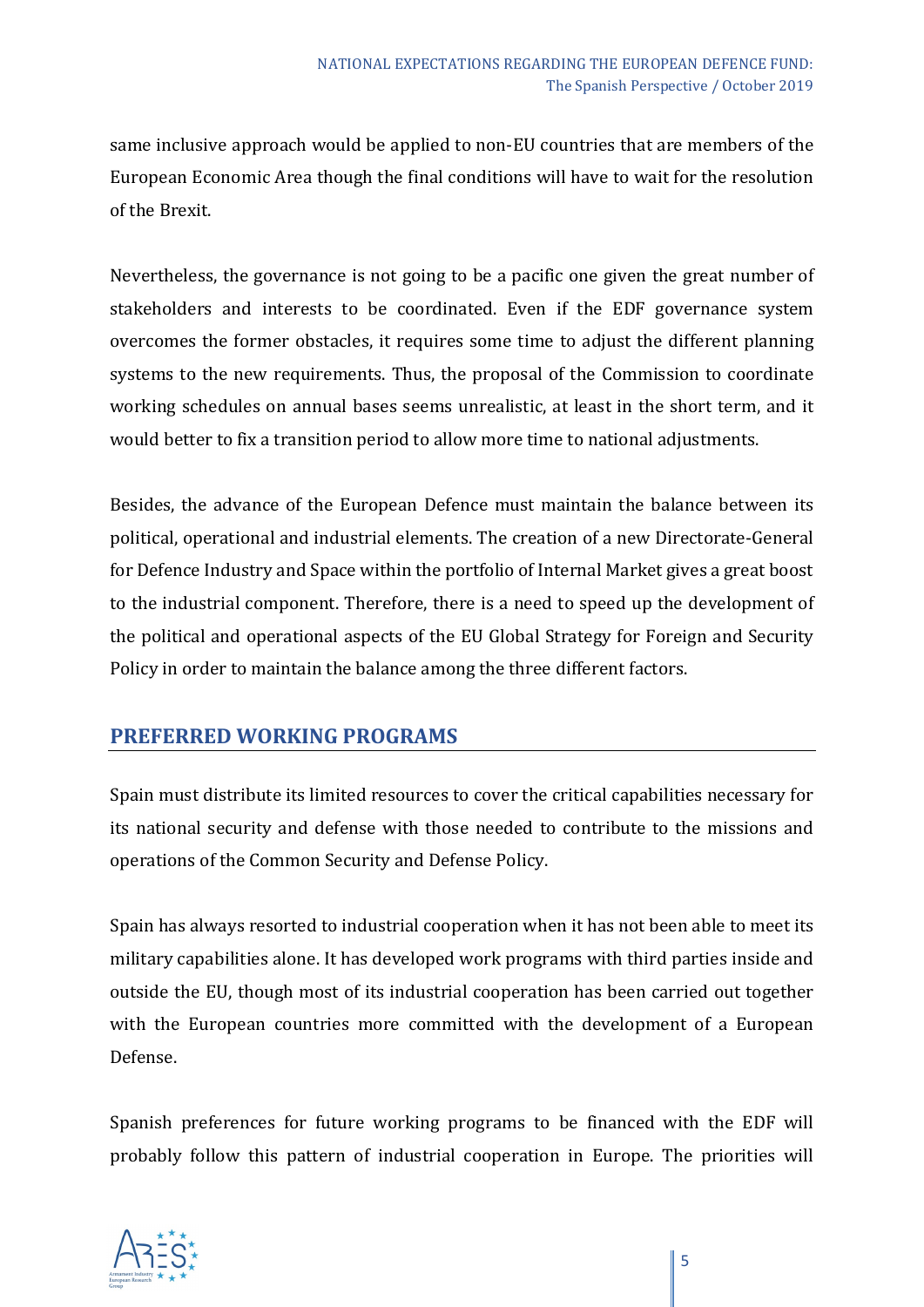coincide with those agreed by the European Councils in order to bridge the gap between the capabilities and expectations of the European strategic autonomy. The programs must cope with critical military shortcomings, reduce the technological and industrial dependence of third countries, ensure the security of the European chain of supply and facilitate the interoperability of the European armed forces. The Spanish participation in the drone program MALE-RPAS, the European Secure Software defined Radio (ESSOR) or the Future Combat Aircraft System (FCAS) or the different PESCO projects respond to these priorities and define a pattern of high level of military-industrial ambition to cooperate at European level only limited by the availability of national budgetary resources.<sup>2</sup> ■

<span id="page-5-0"></span><sup>2</sup> For further assessments, see: 'Spain Defence & Security Industry 2019. The EU as an opportunity', Infodefensa, Retrieved September 14, 2019, fro[m https://www.infodefensa.com/archivo/files/Sp2019\(in\).pdf](https://www.infodefensa.com/archivo/files/Sp2019(in).pdf)